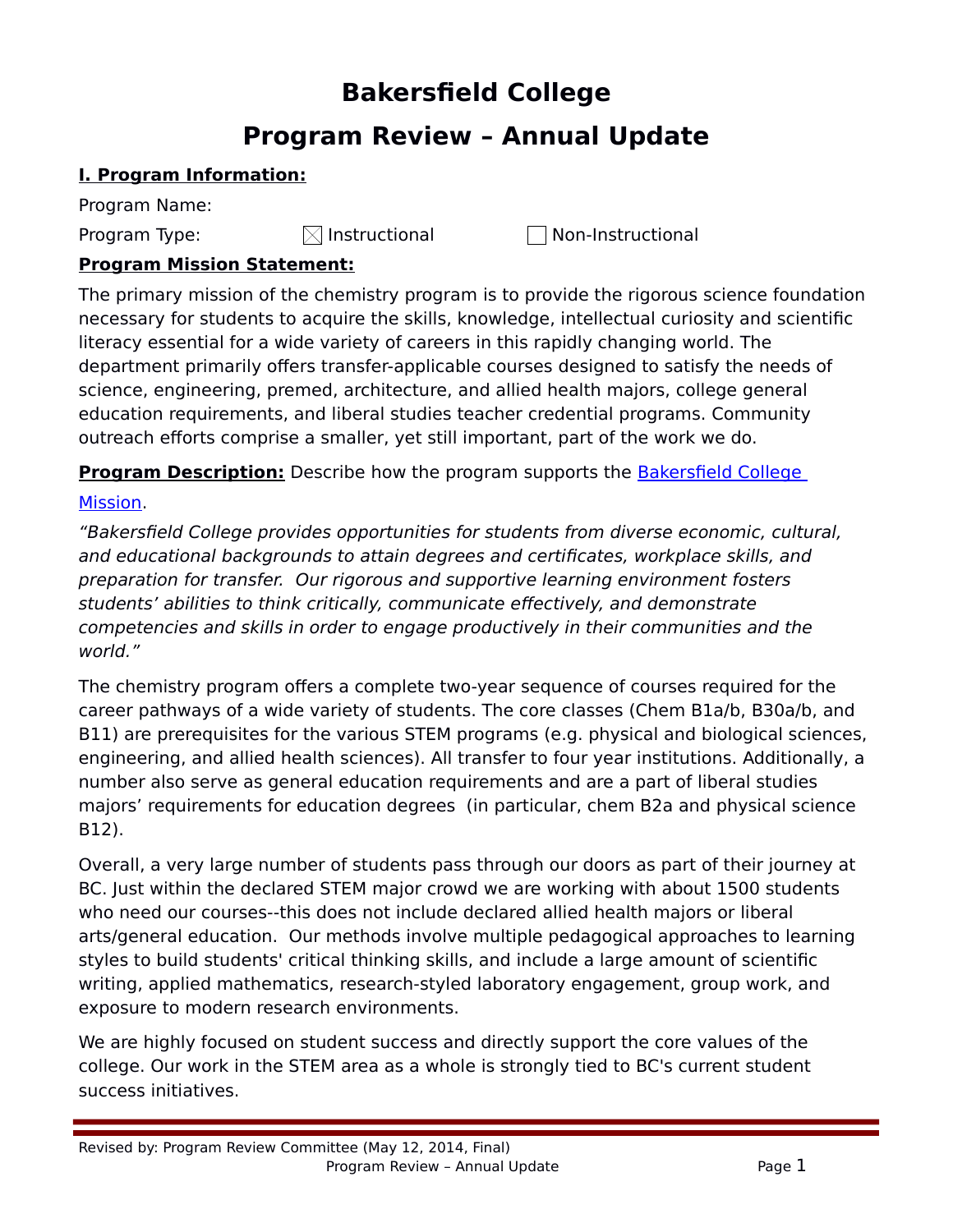# **II. Program Assessment (focus on most recent year):**

- A. How did your outcomes assessment results inform your program planning?
	- There was a significant shift in the presentation and student reports of various laboratory components in our later classes based on mixed results of their assessments made over the last two years. Longer term project-based lab experiences combined with real-world journal-styled reports have resulted in an improvement in the overall results. The bundling of student reports into journals has made a significant impact on students' perceptions of their work. (This is still in the early stages with a limited group being assessed so far, but the results have been clear within that group.)
	- A number of other laboratory experiments are being examined for change to improve the efficacy of the desired student outcomes, and our own efficiency in grading.
- B. How did your outcomes assessment results inform your resource requests?
	- For a long time it has been clear that the department suffered heavily from a dearth of up-to-date equipment and complete lack of modern instrumentation. We leveraged use of the STEM grant to remedy this appalling situation, and have largely replaced outdated equipment. Instrumentation acquisition this last year was largely initiated during the 2014 summer and includes multiple microwave reactors, a potential computational science computer lab with 3D capability, and a Shimadzu GC-mass spectrometer with direct insertion probe. These complement the other modern instruments acquired just recently, also through the grant.
	- A major renovation of SE-26 and 27 was initiated during the spring, and while still awaiting the final pieces to be placed, has already significantly improved teaching and student working conditions in those labs. The areas are far safer than before, and will have significant upgrades in AV technology which were completely absent before the upgrade.
- C. Instructional Programs only**:** How do course level student learning outcomes align with program learning outcomes?
	- See D, below
- D. How do the program learning outcomes align with Institutional Learning Outcomes?
	- While a detailed mapping of these is currently be worked upon, it is generally agreed by all faculty that our course SLOs align completely with the PLOs. A sample is presented on the next page.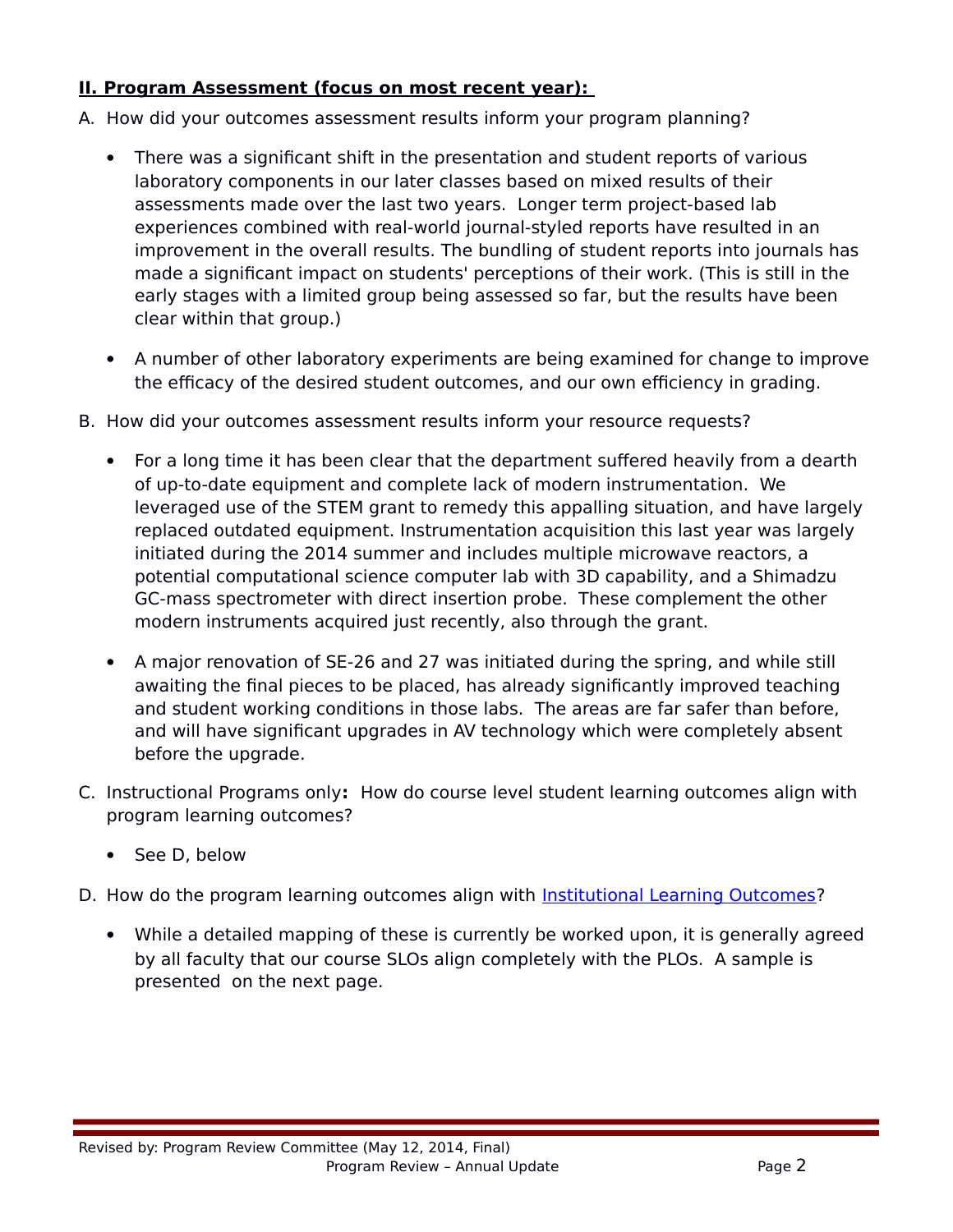| Course SLO                                                                                                                                                                                                                                                                                                                                                                                                                                                                                                                                       | Program Learning Outcome                                                                                 | Institutional Learning<br>Outcome                                                                                                                                                                                                                                                                    |
|--------------------------------------------------------------------------------------------------------------------------------------------------------------------------------------------------------------------------------------------------------------------------------------------------------------------------------------------------------------------------------------------------------------------------------------------------------------------------------------------------------------------------------------------------|----------------------------------------------------------------------------------------------------------|------------------------------------------------------------------------------------------------------------------------------------------------------------------------------------------------------------------------------------------------------------------------------------------------------|
| The student will relate an<br>understanding of bonds and<br>bonding theory to a<br>molecule's structural<br>features, energy and<br>stabilization, reactivity, and<br>measurable properties.<br>Examples include shape,<br>conformational flexibility,<br>steric interactions, strain,<br>polarity, intermolecular<br>interactions, resonance,<br>acidity and basicity, nucleo-<br>and electrophilicity, leaving<br>group propensity, the<br>characteristics of reactive<br>intermediates, and<br>spectroscopic and physical<br>characteristics. | Demonstrate a knowledge of<br>and recognize the processes<br>that explain natural<br>phenomena           | I. Think critically and<br>evaluate sources and<br>information for validity and<br>usefulness.<br>Il Communicate clearly and<br>effectively in both written<br>and oral forms [we focus on<br>written form]<br>III. Demonstrate competency<br>in a field of knowledge or<br>with job-related skills. |
| The student shall classify the<br>families of organic molecules<br>on the basis of the functional<br>groups present in a<br>structural formula or other<br>representation; and identify<br>the chemical and physical<br>properties that are<br>characteristic of the<br>members of each family.<br>These families include the<br>alkanes, alkenes, alkynes,<br>halogenated substances,<br>alcohols, phenols, ethers<br>(including epoxides), and any<br>sulfur analogs.                                                                          | Apply the methodologies of<br>science when approaching a<br>problem                                      | I. Think critically and<br>evaluate sources and<br>information for validity and<br>usefulness.<br>Il Communicate clearly and<br>effectively in both written<br>and oral forms.<br>III. Demonstrate competency<br>in a field of knowledge or<br>with job-related skills.                              |
| In both the laboratory and<br>lecture, the student shall<br>perform basic interpretations<br>of common types of<br>spectroscopy (IR, MS, UV-Vis,<br>H- and C13- NMR) to<br>characterize and identify<br>organic compounds. The<br>student shall identify the<br>characteristic spectral<br>signatures of various organic<br>structural and functional<br>groups and use them to<br>verify knowns and identify                                                                                                                                    | Apply logical quantitative<br>and qualitative reasoning in<br>solving problems or<br>analyzing arguments | I. Think critically and<br>evaluate sources and<br>information for validity and<br>usefulness.<br>Il Communicate clearly and<br>effectively in both written<br>and oral forms [we focus on<br>written form]<br>III. Demonstrate competency<br>in a field of knowledge or<br>with job-related skills. |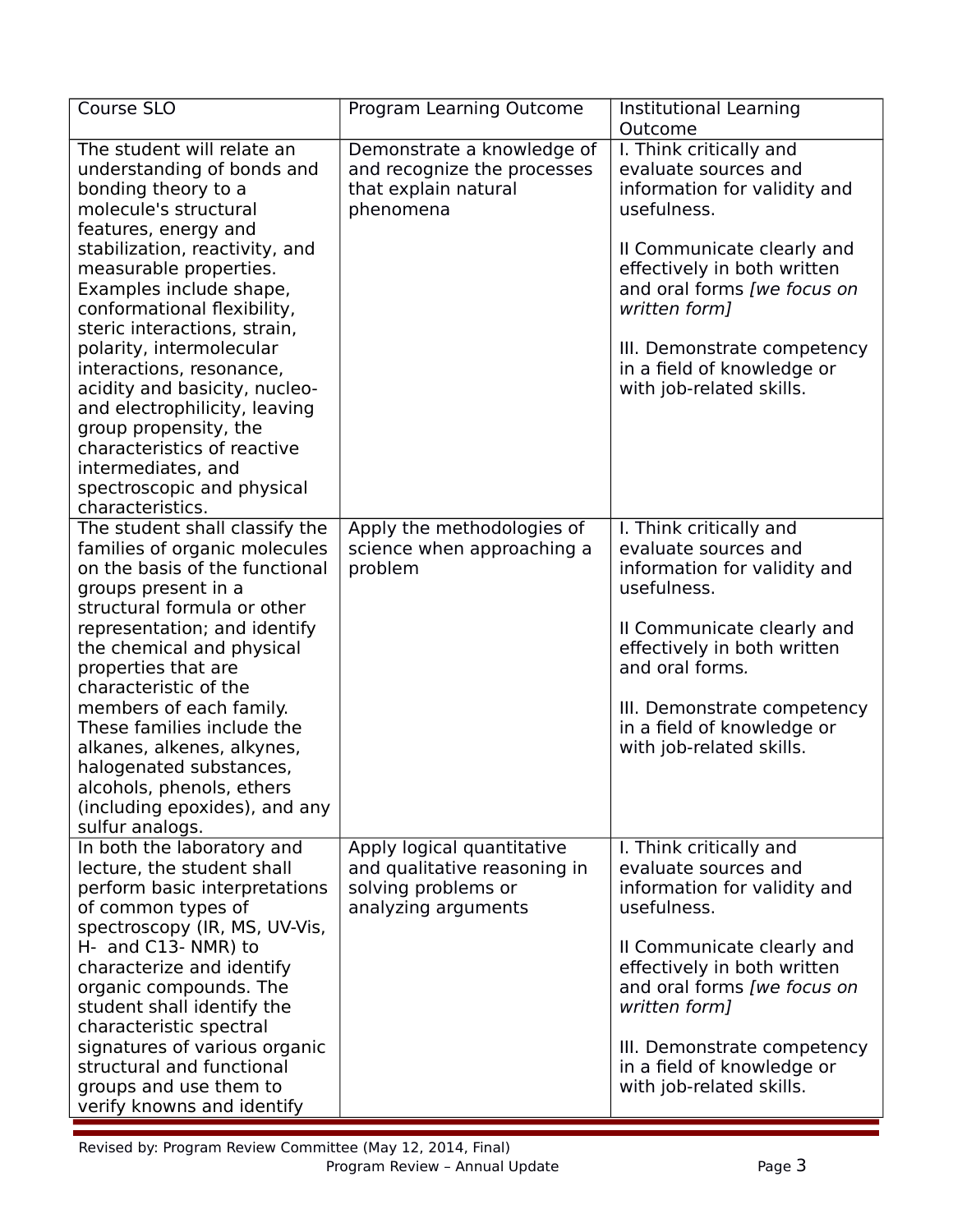| unknowns in regular |  |
|---------------------|--|
| spectroscopy-based  |  |
| problems.           |  |

- E. Describe any significant changes in your program's strengths since last year.
	- The aforementioned changes and additions have considerably affected our department's self-image and external value (both within the school—for our transfers, and externally-–what we can advertise).
	- Demand for the organic course is rising, with initial enrollment by qualified students reaching 150% that of its first year. Articulation is moving forward well with the UC's (acceptance at Merced, UCLA, and the engineering school at Irvine are known examples with others pending). The B1b class offerings easily expanded from 3 to 4 sections (albeit at the cost of overloading that faculty), showing an unresolved pool of students awaiting the chance to progress forward.
	- We are within reach of our AS-T degree despite problems getting C-ID approvals for general chemistry; the issues are entirely minor and are being fixed.
	- Demands for the allied health stream have been met, but we are stretched to the max now with no possible room for expansion with current faculty. The adjunct pool has no one qualified to teach on it; this is a historical issue for the program.
- F. Describe any significant changes in your program's weaknesses since last year.
	- Our lack of instructors continues to be a significant problem--the demand for course sections has continued to be well beyond our ability to address.
	- One of our few adjuncts has accepted a full-time position elsewhere. While still teaching here for this fall and (likely) this spring, it is well understood that this cannot continue. This is a chem B1a instructor. We have absolutely no wiggle room left with everyone stretched to/beyond their reasonable limits. All of engineering, main stream biology, and our own pool of chemistry majors will suffer when that person leaves. The demand for the majors pathway classes is climbing, but our human resources are on the verge of shrinking
- G. If applicable, describe any unplanned events that affected your program.
	- The external hiring of our chem B1a adjunct instructor is a serious threat to our ability to maintain a complete program pathway.
	- Full time faculty are overstretched by responsibilities, with the result that involvement with important external initiatives/programs are being affected in addition to their efficacy in the classroom.

## **III. Resource Analysis:**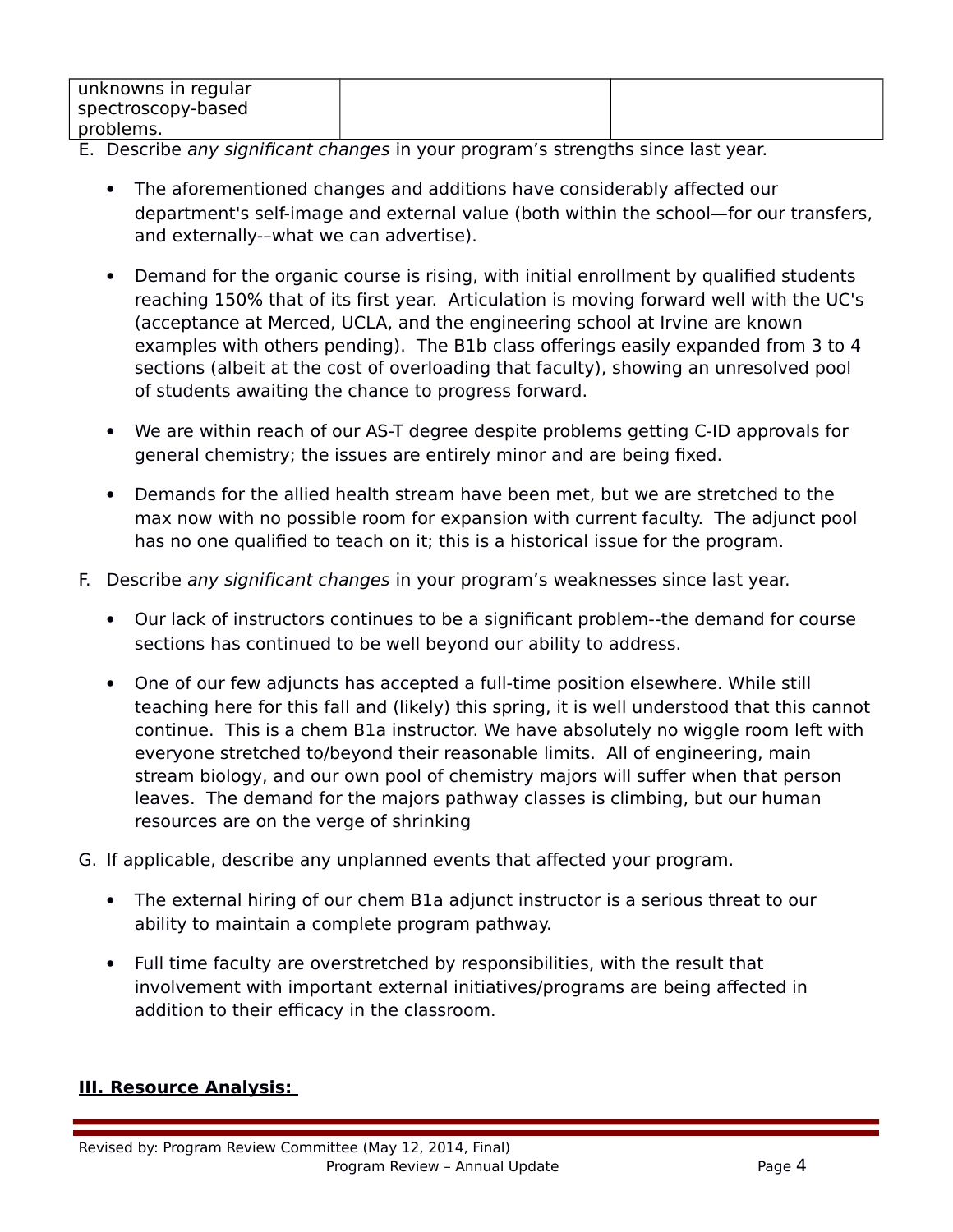## A. Human Resources

If you are requesting any additional positions, explain briefly how the additional positions will contribute to increased student success.

- Absolutely the program is requesting additional positions. For a number of years this has been the case, only now we have essentially reached the bursting point. As alluded to above in Part II, we are totally stretched to our limits, and overstretched for some. Coverage of lab sections for the daytime sections of 1a is needed as well, as the people doing that now are doing so as overload, and are overburdened. They are beginning to falter.
- The students in lab sections staffed by overburdened faculty are losing the obvious benefit of someone fully tuned into the needs of the students and having the time to properly do the work required for those students.
- It is very clear the chem 1a demand is high (waitlists are highly populated day and night), with the night section constantly sporting at least one additional section's worth (which we cannot cover). We also know from our experience through offering additional chem 1b sections that a backed-up pool is there as well. These courses are serious bottlenecks for the STEM disciplines.
- The chemistry AS-T degree has been on hold state-wide as final details about the implementation of ScIGETC are worked out. When this is finalized, the program and pathway in CurricuNet will be complete and in place. This will validate the program for the CSUs, and the pipeline of students will expand even more. A constant source of issues for a number of potential STEM majors can be linked to this issue, as the historical (and political?) refusal of that system to articulate community college organic chemistry courses still exists. Our enrollment in that class has expanded despite this because of the number of transfers moving beyond the local CSU—the UCs are beginning to require this pathway before transfer.
- We need to expand our offerings and our support in Delano. To this end we want to add more classes in chem 1a, keep (and possibly expand) additional sections of 1b, and open sections of 1a in Delano. This will happen only if we can pull in additional faculty.
- The adjunct pool continues to be very poor. When our 1a instructor leaves there will be NO ONE to replace her. Our sections of chem 1a will contract at that point.
- 1. Professional Development (Professional Development form)
	- a. Describe briefly the effectiveness of the professional development your program has been engaged with (either providing or attending) during the last cycle, focusing on how it contributed to student success.
- Nearly all our instructors have attended sessions of the Great Teachers Seminars (local and/or regional) and 60% traveled to the Biennial Conference on Chemical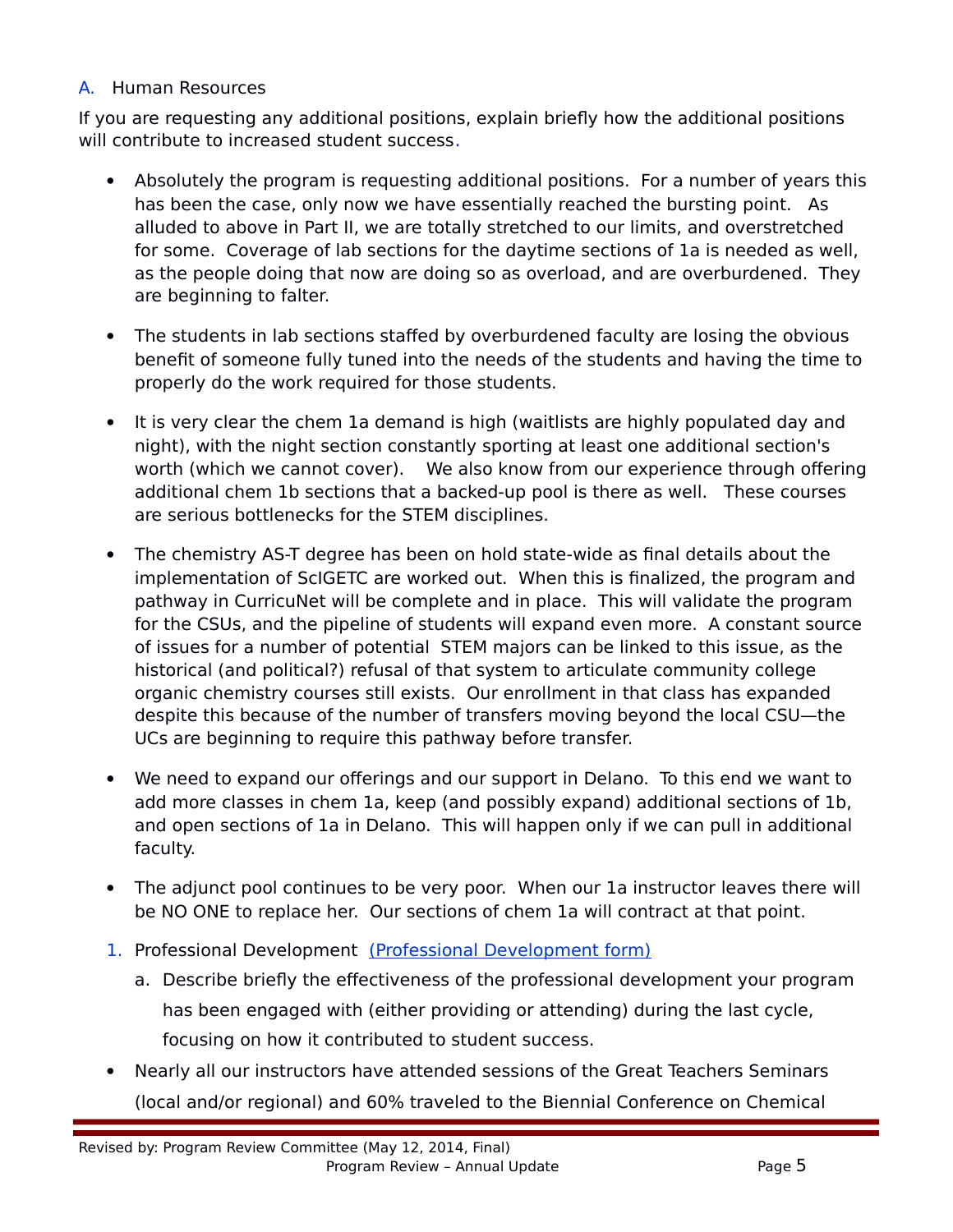Education in Michigan. These conferences and the like are the opportunities which honestly pull our heads up to gather in what's on the landscape of education in our discipline. All have come back with new perceptions, ideas, and renewed energy for excelling further in our classroom work. Chemical education has developed significantly during the past couple of decades, leading to our work to develop, build up, and expand the materials we work with both in the classroom and laboratory.

- b. Provide rationale for future professional development opportunities and contributions that your program can make.
- An internal goal of the program is to be one of the best community college chemistry departments in the state. This necessarily requires that we be in tune with our profession's best practices. As we build specific areas of any course, or the program as a whole, these professional development opportunities become a serious, discrete informational and training component in that work.
- B. Facilities (M&O requests can be submitted by completing the [M&O request form.](https://committees.kccd.edu/sites/committees.kccd.edu/files/Copy%20of%2012%20M%26O%20Needs%20Workbook%2012-13APR.xlsx)) Has your area received any facilities maintenance, repair or updating in this cycle?
	- 1. If yes, how has the outcome contributed to student success?
	- As mentioned in section II-B, SE-26 and 27 have undergone major renovations which are partially still in progress. The effects has been fairly dramatic in the work flow one observes in the laboratories—more open space (less crowding) and changes in accessibility of tools/ instruments have created a much more comfortable and safer environment.
	- 2. If no, how will your facilities request contribute to student success?
- C. Technology (Technology requests can be made by filling out the [ISIT Request form.](http://www.bakersfieldcollege.edu/irp/Annual%20Program%20Reviews/2012-13/13%20ISIT%20Priority%20Workbook12-13.xlsx))
	- 1. Has your program received new or repurposed technology in this cycle? a. If yes, how has this technology contributed to student success?
		- This is a yes and no answer. We are awaiting the installation of new AV equipment which was scheduled last year as part of the renovation project. Additionally, other labs were slated to have new AV equipment also installed, but that has not yet happened.
			- b. If no, how will your new or repurposed technology request contribute to student success?
	- 2. Do you need new or repurposed classroom technology to support student success and/or new office technology to support faculty/staff success? Justify your request.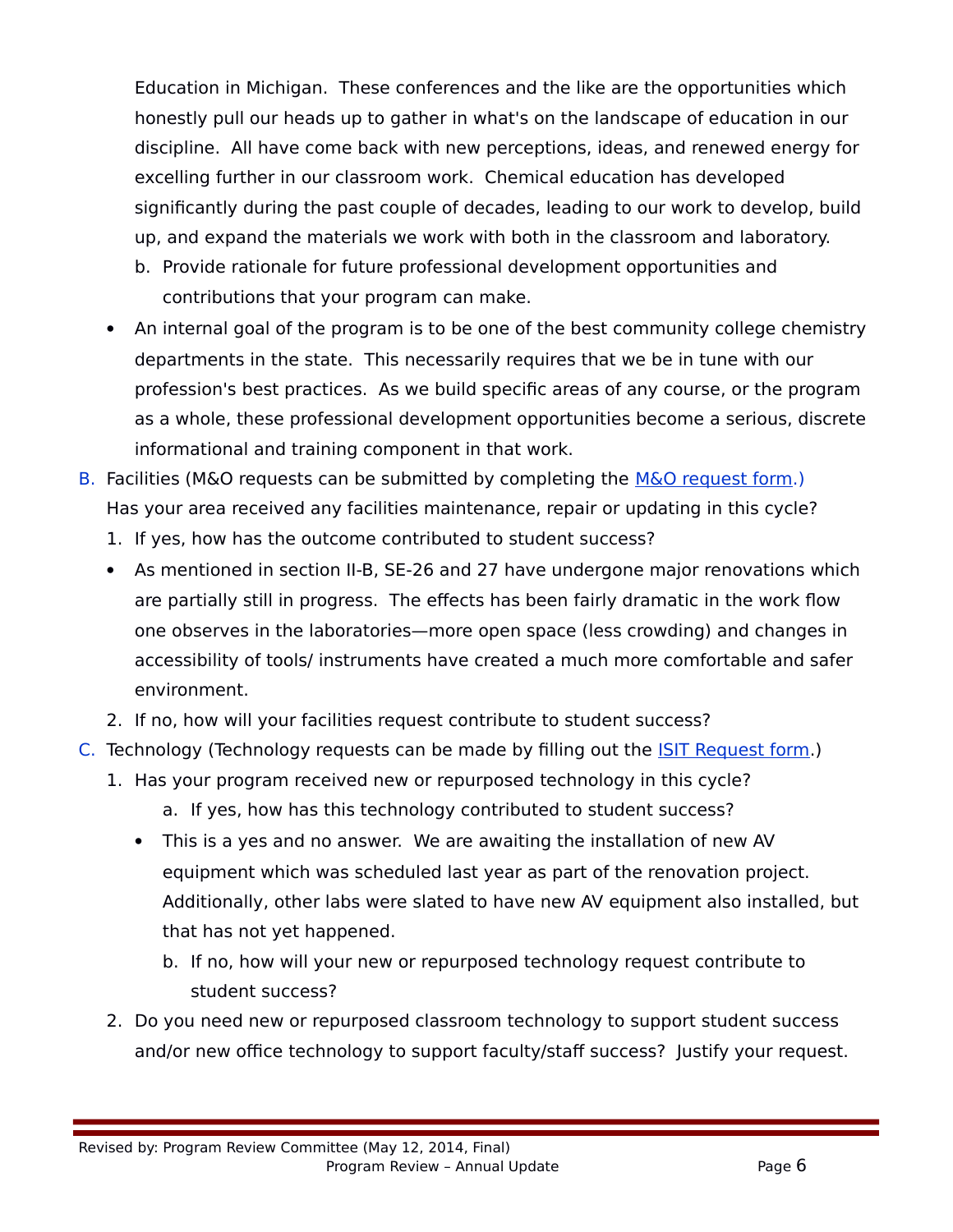- Virtually all of our needs have been managed through our STEM grant. New requests are defined and carefully justified for all of those purchases. The active ones we have at this time involve instrumentation and computational resources which modernize and significantly enhance our environment. These are opening up learning opportunities for our students, including new capstone experiences.
- D. Budget (Changes to the budget allocation can be requested using the Budget Change [Request Form](http://committees.kccd.edu/bc/committee/programreview)).

If you are requesting any additional funding, explain briefly how it will contribute to increased student success.

- With our classes brimming to the top, and looking to expand our offerings as well as add new experiences for our students, the stockroom budget cannot decrease, and would ideally increase by at least 15%. One of our persistent problems comes from being so careful during the year with materials that we find ourselves scraping the bottom of the barrel late in the season, and a mad rush is then made to attempt restocking items. We are constantly worried about unforeseen expenses, then scrambling to cover things.
- Another serious issue recently brought about through safety assessments has led to the expectation by the district that we manage and pay for annual fume hood testing and maintenance. It is our view that this is a district-based cost, but naturally have heard nothing but the opposite from downtown. The several thousand dollars required for this has to be recognized and accounted for in the district funds we receive. In no way can it come from our current budget. The biology program shares the same problem, as they have a series of fume hoods as well.

# **IV. Trend Data Analysis:**

Highlight *any significant changes* in the following metrics and discuss what such changes mean to your program.

- A. Changes in student demographics (gender, age and ethnicity).
	- N/A we basically match the greater population.
- B. Changes in enrollment (headcount, sections, course enrollment and productivity).
	- Our sections offered are essentially unchanged, and are reflected in the enrollments. We have no flexibility despite wanting to expand offerings. Waitlist measures continue to indicate a high demand for our courses. Productivity trends mirror other STEM areas as well.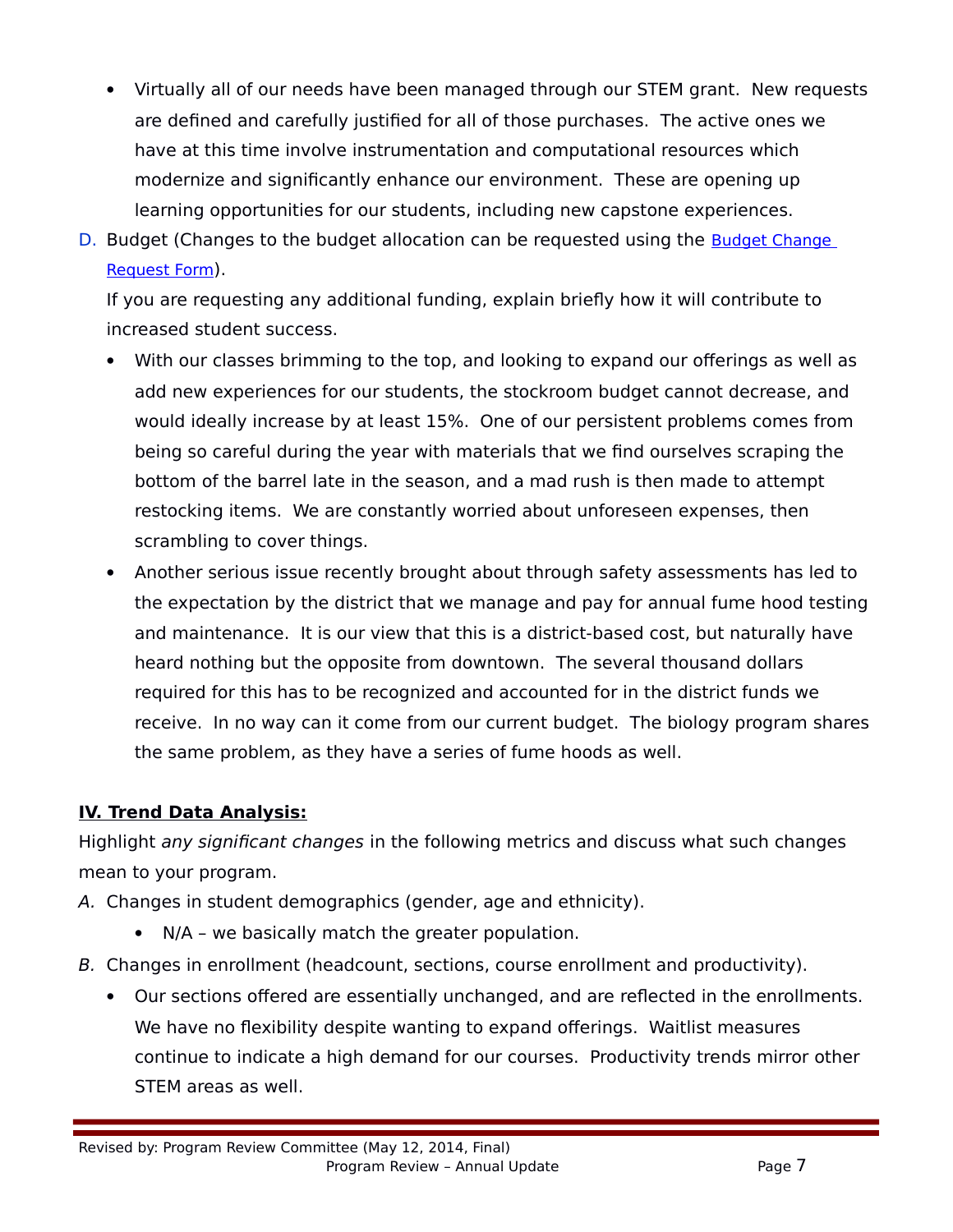- C. Success and retention for face-to-face, as well as online/distance courses.
	- Chemistry is not on the Favorites list of most students. While our retention rates for this beloved subject range about 81%, our success rates float in the low 60's. We parallel the chemistry departments at other similar community colleges (this data has been presented several times over the last 5 or so years). Four of our five FT chemistry faculty average nearly 0.25 overload every semester, so are taxed to do well with students.
- D. Other program-specific data that reflects significant changes (please specify or attach).
	- While anecdotal in nature, there is a distinct increase in the number of chemistry majors seen in the major pathway. Last year we had around 13 people qualifying for the current AS degree, yet by year's end only 2 had taken advantage of it. There has been discussion about automatically awarding degrees to students; while we need to advertise the value of having it, automatic awards appear to be viable as well. It wouldn't surprise anyone if students simply said they didn't think about it...
	- The AS-T degree is waiting in the wings...

# **V. Progress on Program Goals:**

A. List the program's current goals. For each goal (minimum of 2 goals), discuss progress and changes. If the program is addressing more than two (2) goals, please duplicate this section.

| <b>Program Goal</b> | <b>Which institutional</b><br>goals from the<br><b>Bakersfield College</b><br><b>Strategic Plan will be</b><br>advanced upon<br>completion of this<br>goal?<br>(select all that apply) | <b>Progress on</b><br>goal<br>achievement<br>(choose one) | <b>Comments</b><br>(if applicable)                |
|---------------------|----------------------------------------------------------------------------------------------------------------------------------------------------------------------------------------|-----------------------------------------------------------|---------------------------------------------------|
| 1. Discipline       | 1: Student Success                                                                                                                                                                     | Completed:                                                | We are strongly pushing                           |
| promotion.          | $\boxtimes$ 2: Communication                                                                                                                                                           |                                                           | our classes within the BC<br>STEM population, and |
|                     | 3: Facilities &                                                                                                                                                                        | (Date)                                                    | have generated interest                           |
|                     | Infrastructure                                                                                                                                                                         | Revised:                                                  | with many students.<br>The value of our           |
|                     | 4: Oversight &                                                                                                                                                                         |                                                           | pathway is slowly being                           |
|                     | Accountability                                                                                                                                                                         | (Date)                                                    | seen by them.                                     |
|                     | 5: Integration                                                                                                                                                                         | $\boxtimes$ Ongoing:                                      | External ties have been                           |
|                     | 6: Professional                                                                                                                                                                        | year-long                                                 | limited—an attempt to<br>meet with BHS folks was  |
|                     | Development                                                                                                                                                                            | (Date)                                                    | stymied by their                                  |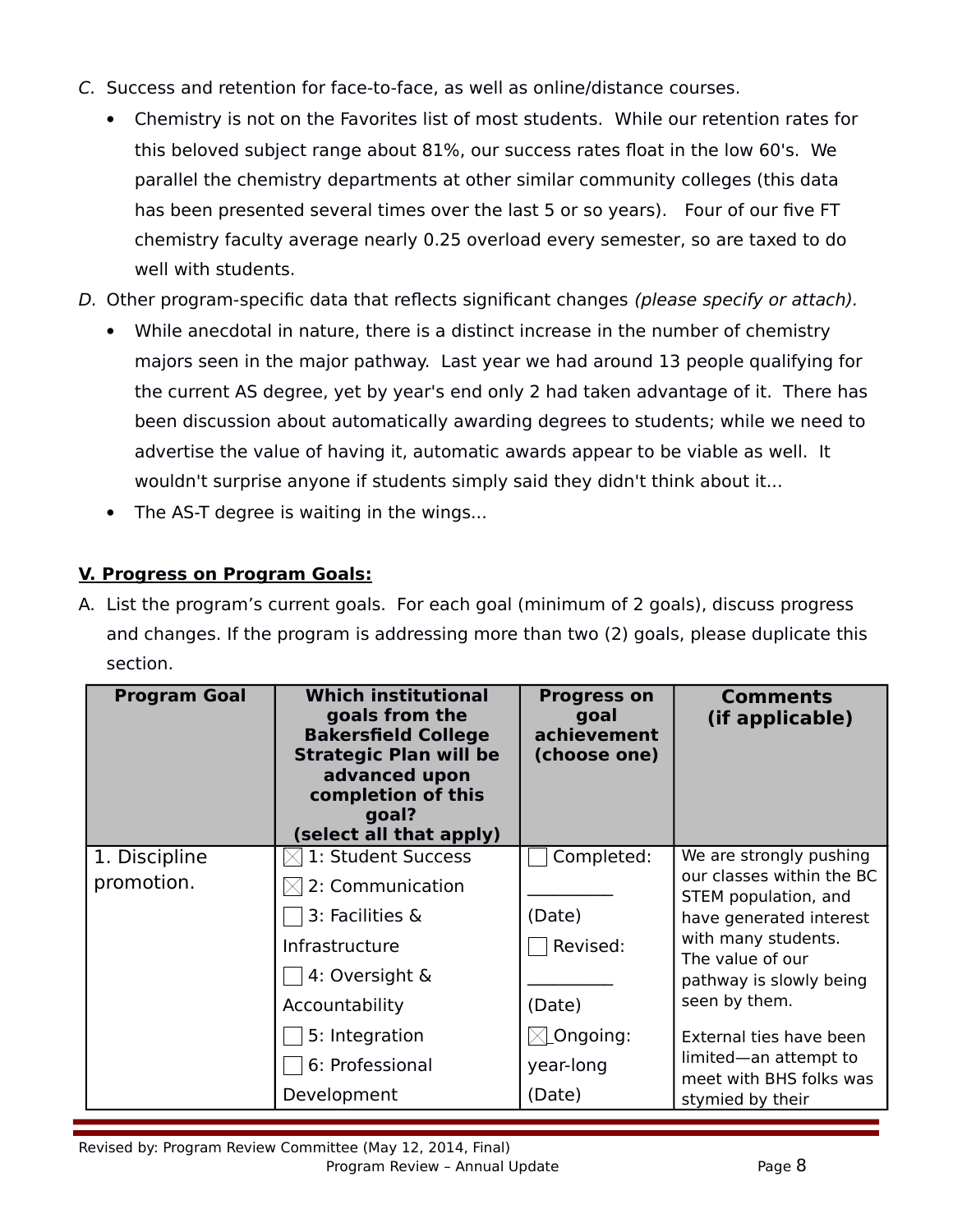|                                                                                                                                                                       |                                                                                                                                                                     |                                                                                           | administration! This<br>area needs to be<br>pursued.                                                                                                                                                                                                                                                        |
|-----------------------------------------------------------------------------------------------------------------------------------------------------------------------|---------------------------------------------------------------------------------------------------------------------------------------------------------------------|-------------------------------------------------------------------------------------------|-------------------------------------------------------------------------------------------------------------------------------------------------------------------------------------------------------------------------------------------------------------------------------------------------------------|
| 2. Improve<br>professional<br>development<br>through training<br>in areas specific<br>to STEM and<br>pedagogy.                                                        | 1: Student Success<br>2: Communication<br>3: Facilities &<br>Infrastructure<br>4: Oversight &<br>Accountability<br>5: Integration<br>6: Professional<br>Development | Completed:<br>(Date)<br>Revised:<br>year-long<br>(Date)<br>$\boxtimes$ Ongoing:<br>(Date) | As mentioned elsewhere<br>we have attended a<br>number of conferences.<br>These have served to<br>strengthen and<br>reinvigorate the staff.                                                                                                                                                                 |
| 3. Generate two<br>new courses<br>which will help<br>attract GE-<br>seeking students<br>into the STEM<br>area, and finalize<br>our offerings for<br>transfer degrees. | 1: Student Success<br>2: Communication<br>3: Facilities &<br>Infrastructure<br>4: Oversight &<br>Accountability<br>5: Integration<br>6: Professional<br>Development | Completed:<br>(Date)<br>Revised:<br>(Date)<br>$\boxtimes$ Ongoing:<br>(Date)              | This goal has not been<br>achieved due in large<br>part to other<br>responsibilities assumed<br>by the faculty members<br>interested in this. The<br>interest is still there, and<br>we hope to move<br>forward this year. If<br>possible, getting some in<br>the pipeline before<br>November is desirable. |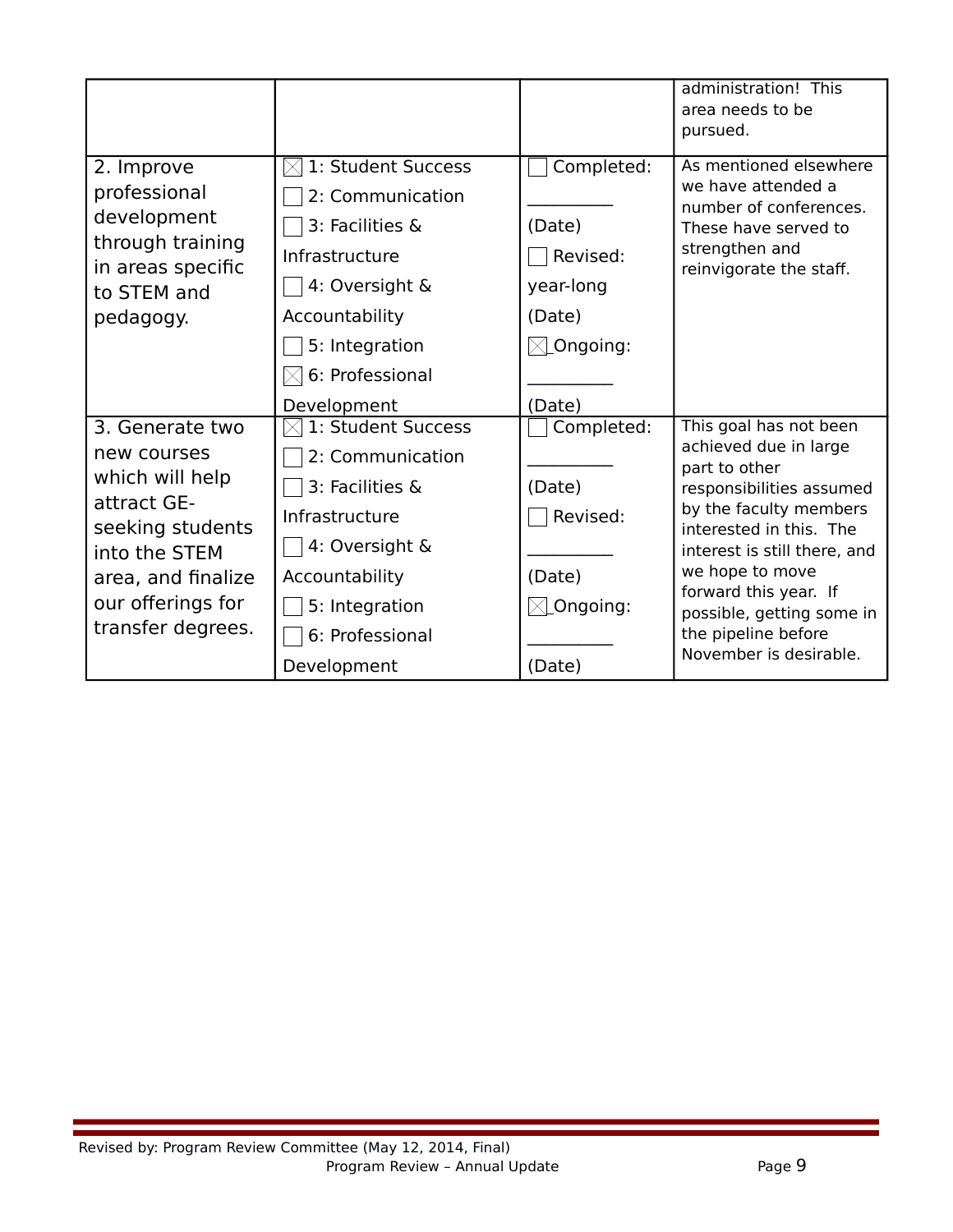B. New or revised goals (if applicable)

| <b>New/Replacemen</b><br>t Program Goal                                                       | <b>Which institutional</b><br>goals from the<br><b>Bakersfield College</b><br><b>Strategic Plan will be</b><br>advanced upon<br>completion of this<br>goal? (select all that<br>apply)     | <b>Anticipated Results</b>                                                                                                                                            |
|-----------------------------------------------------------------------------------------------|--------------------------------------------------------------------------------------------------------------------------------------------------------------------------------------------|-----------------------------------------------------------------------------------------------------------------------------------------------------------------------|
| Develop under-<br>standing on how<br>to use data ana-<br>lytics to improve<br>student success | $\times$   1: Student Success<br>2: Communication<br>3: Facilities &<br>Infrastructure<br>$\boxtimes$ 4: Oversight &<br>Accountability<br>5: Integration<br>6: Professional<br>Development | Better understanding of how to use<br>ATD data to target specific groups of<br>students needing additional or differ-<br>ent type of instructional interven-<br>tion. |

## **VI. Curricular Review (Instructional Programs only):**

- A. Review of Course Information:
	- o Column A list all of the courses associated with the degree.
	- o Column B list the Fall term the review process will be started for ongoing compliance.
	- o Column C list the compliance due date.
	- o Column D list any changes to courses with regard to distance education.
	- o Column E list corresponding C-ID descriptors if available. <http://www.c-id.net/>

# **\*\*Dates listed should reflect a five year cycle allowing for one year of review**

**to maintain ongoing compliance.\*\***

| A. Course            | <b>B. Fall Term</b> | C.                | <b>D. Distance</b> | E. C-ID            |
|----------------------|---------------------|-------------------|--------------------|--------------------|
|                      | <b>Review will</b>  | <b>Compliance</b> | <b>Education</b>   | <b>Descriptors</b> |
|                      | be Submitted        | <b>Due Date</b>   | <b>Changes</b>     | <b>Available</b>   |
| PHSC B12             | F 2017              | S 2018            |                    | In revision        |
| CHEM B <sub>2a</sub> | F 2014              | S 2018            |                    | In revision        |
| CHEM B11             | F 2014              | F 2017            |                    | In revision        |
| <b>CHEM B1a</b>      | F 2015              | S 2018            |                    | In revision        |
| CHEM B1b             | F 2015              | S 2017            |                    | In revision        |
| CHEM B18             | F 2016              | F 2019            |                    | <b>NA</b>          |
| CHEM B30a            | F 2016              | S 2020            |                    | submitted          |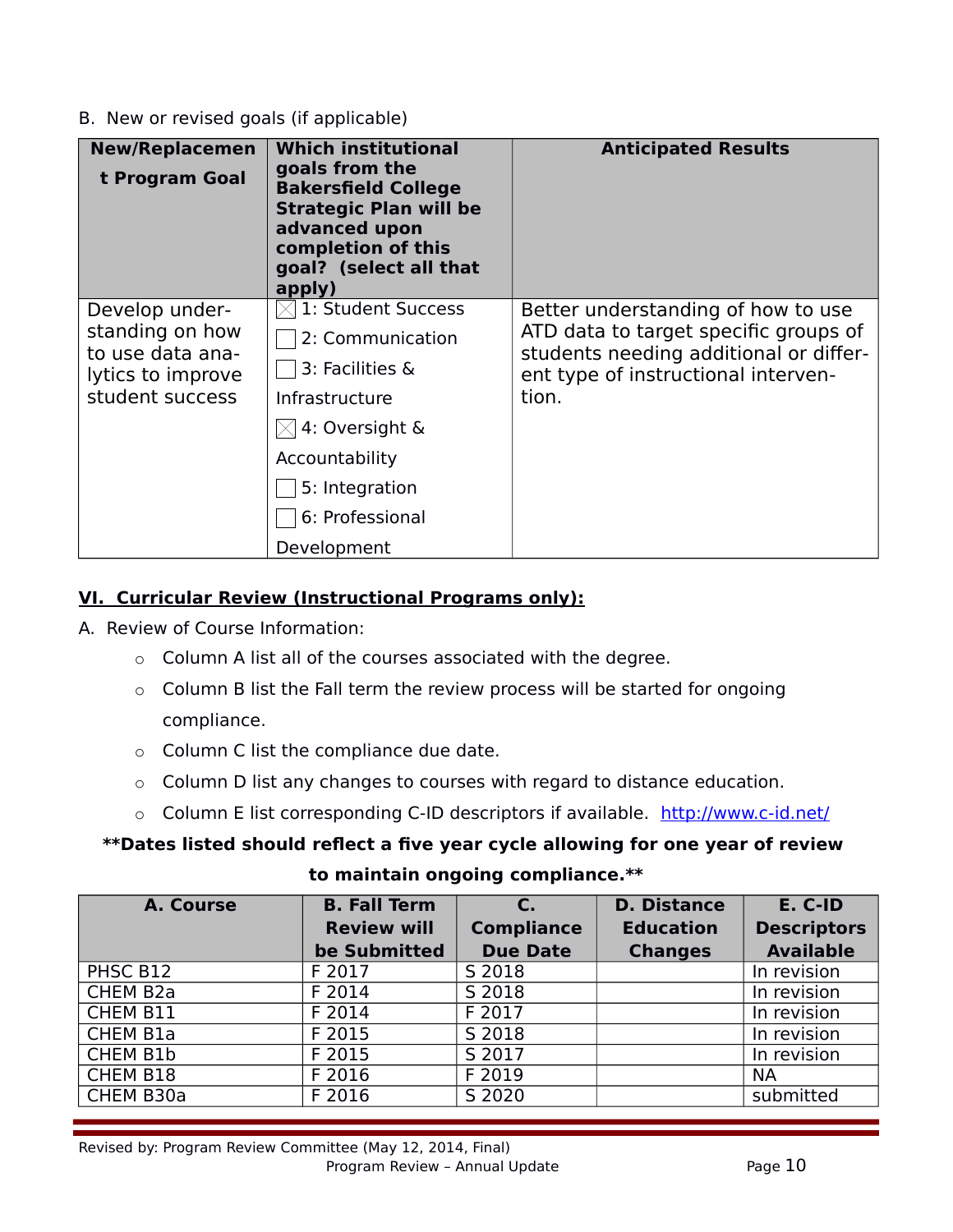| CHEM B30b | $-201$<br>---- | 2020 | - - - - - - - - -<br>mueu<br>эu |
|-----------|----------------|------|---------------------------------|

B. Review of Program Information:

Is the program information housed in CurricUNET accurate? (Considerations: changes in course(s) names and/or suffixes as well as additions/deletions of courses). If not, then a program modification needs to be started in CurricUNET to reflect the necessary changes. Explain the requested changes below.

There are older content review forms in the current classes which are being changed. We are addressing problems which cropped up with C-ID acceptance, all of which involved old labels for math courses (e.g. math Ba instead of B60).

Is the program and course listing information in the current catalog accurate? If not, list the requested changes below. Catalog information should reflect what is in CurricUNET.

The AS-T degree is pending, awaiting a clear release of ScIGETC. We are considering a change in the current degree to reflect the new offering of organic for majors, as well as drop an unneeded CS class.

| C. Student Education Plan (SEP) Pathway(s) uploaded to "Attached Files" in CurricUNET. |           |
|----------------------------------------------------------------------------------------|-----------|
| If applicable, SEP Pathway with CSU Breadth indicated?                                 | Yes or No |
| If applicable, SEP Pathway with IGETC indicated?                                       | Yes or No |
| If applicable, SEP Pathway with BC General Education indicated? Yes or No              |           |
| **Please ensure that the information housed in CurricUNET and the                      |           |
| current catalog match. **                                                              |           |

D. If applicable, provide a description of the program's future adoption of C-ID descriptors and Associate Degree for Transfer (ADT) or Model Curricula.

All courses have been submitted for C-ID approval. Once the discovered issues have been corrected and new content reviews completed, things should move forward. This is expected to be completed very shortly.

# **VII. Conclusions and Findings:**

The chemistry program at BC is quite alive, in high demand, yet struggling to keep up with that demand. We hope to end that struggling with some important hires this year.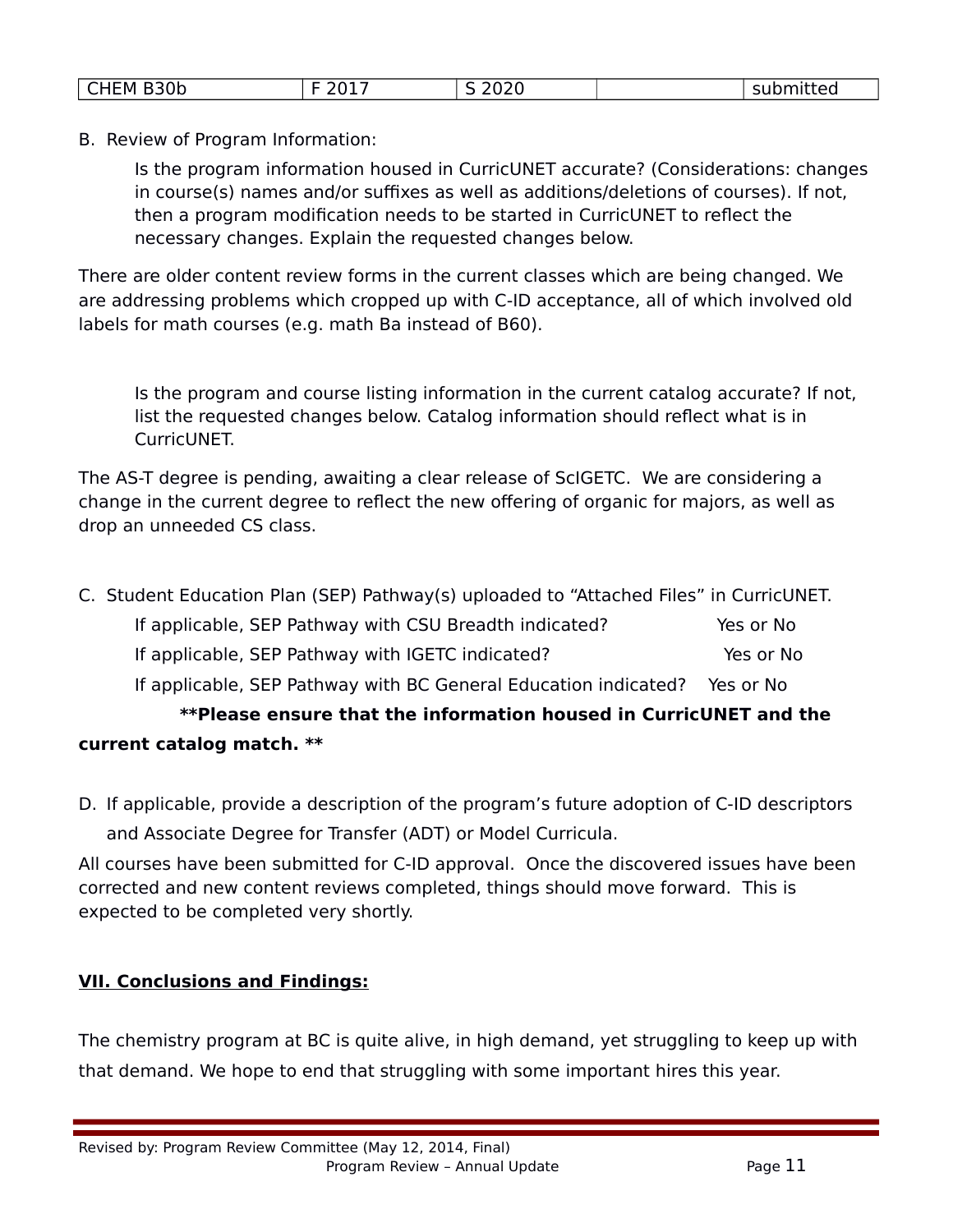Our primary mission is to serve students seeking CSU/UC transfer into any of the various STEM disciplines and related areas, to satisfy core science requirements toward an AA/AS degree, and to give students the opportunity to gain invaluable training in the scientific process and way of thinking. Our program provides students a clear pathway to baccalaureate STEM degrees at almost any external institution while transferring with junior standing.

The program has built and continues to build up its infrastructure quite well, bringing the facilities into the  $21^{st}$  century out of the mid-1970's level of materials. We are active both in improving our own work, and the work of MESA, the Kern Science Foundation, local elementary schools, and professional organizations germane to our passion. Our classes are in demand, and we see a serious need for expansion as more students realize the value of coming to BC for their education, both in and outside of STEM. Supporting their educational planning and goals should be the highest goal of both the department and the school; we only need the manpower to accomplish this.

## **VIII. Attachments (place a checkmark beside the forms listed below that are attached):**

| $\boxtimes$ Faculty Request Form           |                       | <b>Classified Request Form   Budget Change Request Form</b> |
|--------------------------------------------|-----------------------|-------------------------------------------------------------|
| Professional Development                   | $\boxtimes$ ISIT Form | $\boxtimes$ <u>M &amp; O Form</u>                           |
| $\boxtimes$ Best Practices Form (Required) |                       | Other:                                                      |

# **IX. Certificates of Achievement:**

Programs with stackable certificates fill out the following form.

Stand alone certificates fill out the entire Annual Update.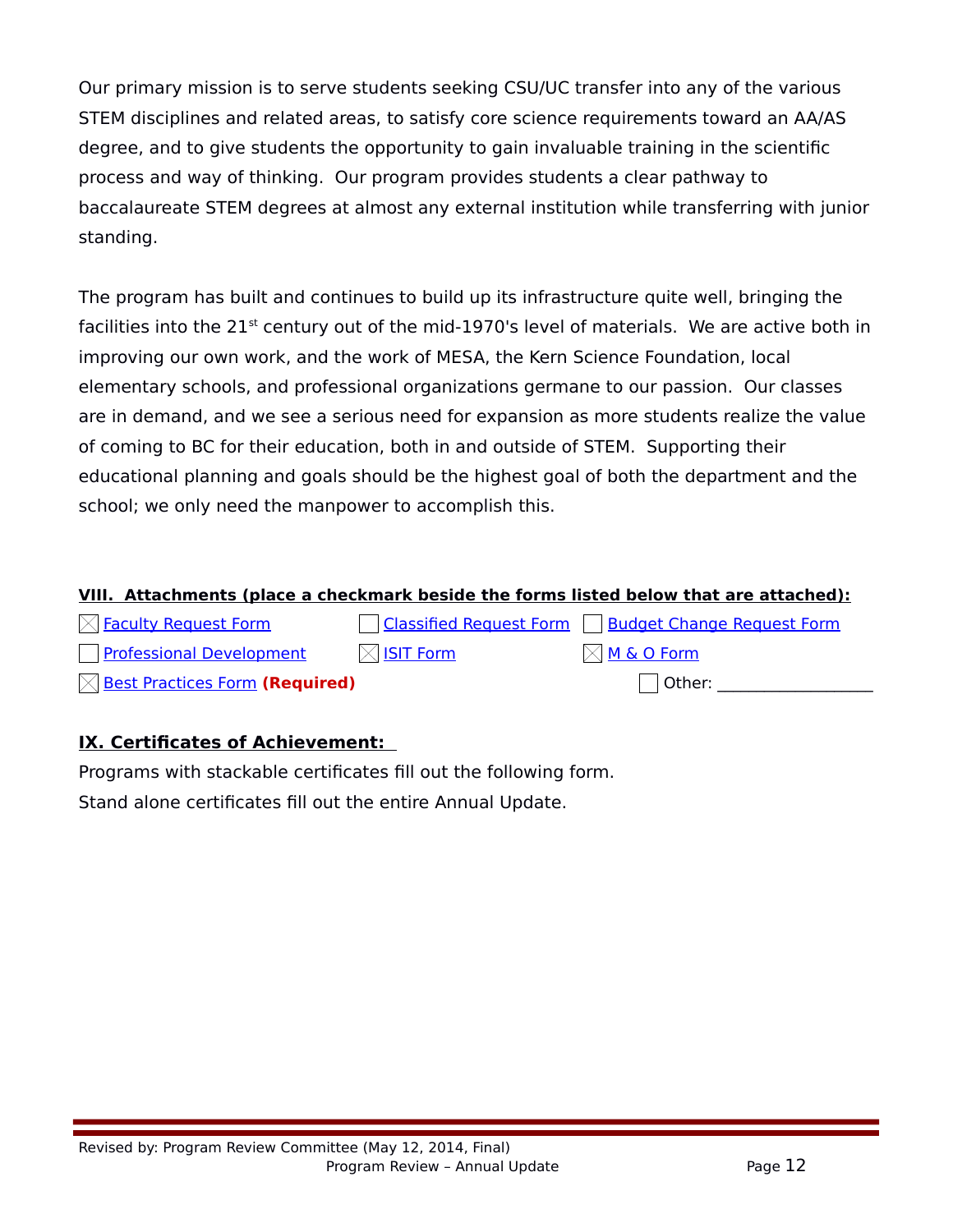# **Certificate Form Annual Update 2014-15**

**Name of Program:** \_\_\_\_\_\_\_\_\_\_\_\_\_\_\_\_\_\_\_\_\_\_\_\_\_\_\_\_\_\_\_\_\_\_\_\_\_\_\_\_

Please discuss the following questions regarding all area Certificates of Achievement (CA):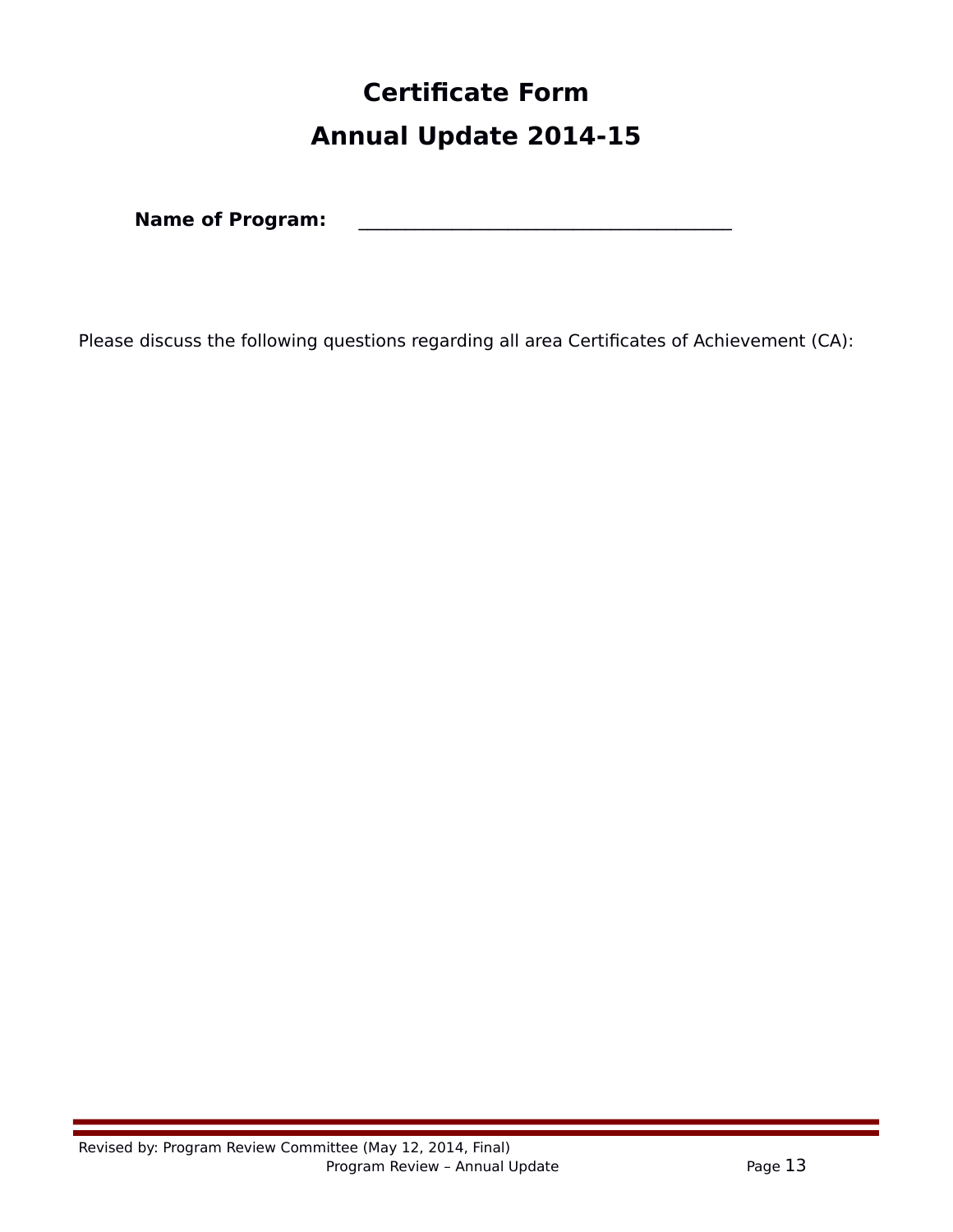### **Trend Data from Institutional Research & Reporting**

# **Chemistry**

### **Student Demographic Information**

|                                     |      | 2009-10                |             | 2010-11                | 2011-12        |                        | 2012-13      |                        | 2013-14      |                        | <b>Trendline</b>   |       |
|-------------------------------------|------|------------------------|-------------|------------------------|----------------|------------------------|--------------|------------------------|--------------|------------------------|--------------------|-------|
| Unduplicated Headcount <sup>1</sup> | #    | % Change -<br>Prior Yr | #           | % Change -<br>Prior Yr | $\#$           | % Change -<br>Prior Yr | $\#$         | % Change -<br>Prior Yr | $\#$         | % Change -<br>Prior Yr |                    |       |
| Chemistry                           | 799  |                        | 794         | $-1%$                  | 719            | $-9%$                  | 753          | 5%                     | 791          | 5%                     |                    |       |
| % of Collegewide Headcount          | 2.8% |                        | 2.8%        |                        | 2.8%           |                        | 3.1%         |                        | 3.1%         |                        |                    |       |
|                                     |      |                        |             |                        |                |                        |              |                        |              |                        |                    |       |
|                                     |      |                        |             |                        |                |                        |              |                        |              | <b>Subject</b>         | <b>Collegewide</b> |       |
|                                     | #    | 2009-10<br>$\%$        | #           | 2010-11<br>%           | #              | 2011-12<br>%           | #            | 2012-13<br>%           | #            | 2013-14<br>%           | 2013-14<br>#       | %     |
| Gender <sup>2</sup>                 |      |                        |             |                        |                |                        |              |                        |              |                        |                    |       |
| Female                              | 491  | 61%                    | 486         | 61%                    | 440            | 61%                    | 459          | 61%                    | 474          | 60%                    | 13,932             | 55%   |
| Male                                | 308  | 39%                    | 307         | 39%                    | 278            | 39%                    | 294          | 39%                    | 315          | 40%                    | 11,460             | 45%   |
| Age <sup>2</sup>                    |      |                        |             |                        |                |                        |              |                        |              |                        |                    |       |
| 19 & Younger                        | 235  | 29%                    | 201         | 25%                    | 184            | 26%                    | 176          | 23%                    | 179          | 23%                    | 6,494              | 25%   |
| 20-29                               | 436  | 55%                    | 484         | 61%                    | 407            | 57%                    | 465          | 62%                    | 502          | 63%                    | 13,191             | 52%   |
| 30-39                               | 94   | 12%                    | 73          | 9%                     | 94             | 13%                    | 83           | 11%                    | 82           | 10%                    | 3,315              | 13%   |
| 40 & Older                          | 34   | 4%                     | 36          | 5%                     | 34             | 5%                     | 29           | 4%                     | 28           | 4%                     | 2,528              | 10%   |
| Ethnicity                           |      |                        |             |                        |                |                        |              |                        |              |                        |                    |       |
| African American                    | 36   | 5%                     | 28          | 4%                     | 18             | 3%                     | 25           | 3%                     | 26           | 3%                     | 1,288              | 5%    |
| American Indian                     | 5    | 1%                     | 3           | 0%                     | $\overline{2}$ | 0%                     | $\mathbf{1}$ | 0%                     | $\mathbf 0$  | 0%                     | 109                | $0\%$ |
| Asian/Filipino/Pac. Islander        | 103  | 13%                    | 94          | 12%                    | 83             | 12%                    | 90           | 12%                    | 87           | 11%                    | 1,078              | 4%    |
| Hispanic/Latino                     | 355  | 44%                    | 370         | 47%                    | 368            | 51%                    | 403          | 54%                    | 459          | 58%                    | 15,750             | 62%   |
| White                               | 274  | 34%                    | 267         | 34%                    | 219            | 30%                    | 203          | 27%                    | 183          | 23%                    | 6,101              | 24%   |
| Two or more races                   | 20   | 3%                     | 32          | 4%                     | 29             | 4%                     | 31           | 4%                     | 35           | 4%                     | 841                | 3%    |
| Unknown                             | 6    | 1%                     | $\mathbf 0$ | 0%                     | $\mathbf 0$    | 0%                     | $\mathbf 0$  | 0%                     | $\mathbf{1}$ | 0%                     | 364                | 1%    |
| Matriculation                       |      |                        |             |                        |                |                        |              |                        |              |                        |                    |       |
| Completed Student Ed Plan           | 548  | 69%                    | 611         | 77%                    | 597            | 83%                    | 683          | 91%                    | 737          | 93%                    | 16,326             | 64%   |
| Fully Matriculated <sup>3</sup>     | 525  | 66%                    | 590         | 74%                    | 589            | 82%                    | 675          | 90%                    | 735          | 93%                    | 15,933             | 62%   |

| Subject <sup>1</sup><br>Maiors | <b>Fall 2009</b> | <b>Fall 2010</b> | <b>Fall 2011</b> | <b>Fall 2012</b> | <b>Fall 2013</b> | 5-Year Avg |
|--------------------------------|------------------|------------------|------------------|------------------|------------------|------------|
| Chemistry                      | 68               | 67               | 70               | 90               | 103              | 80         |
| <b>Total Majors</b>            | 68               | 67               | 70               | 90               | 103              | 80         |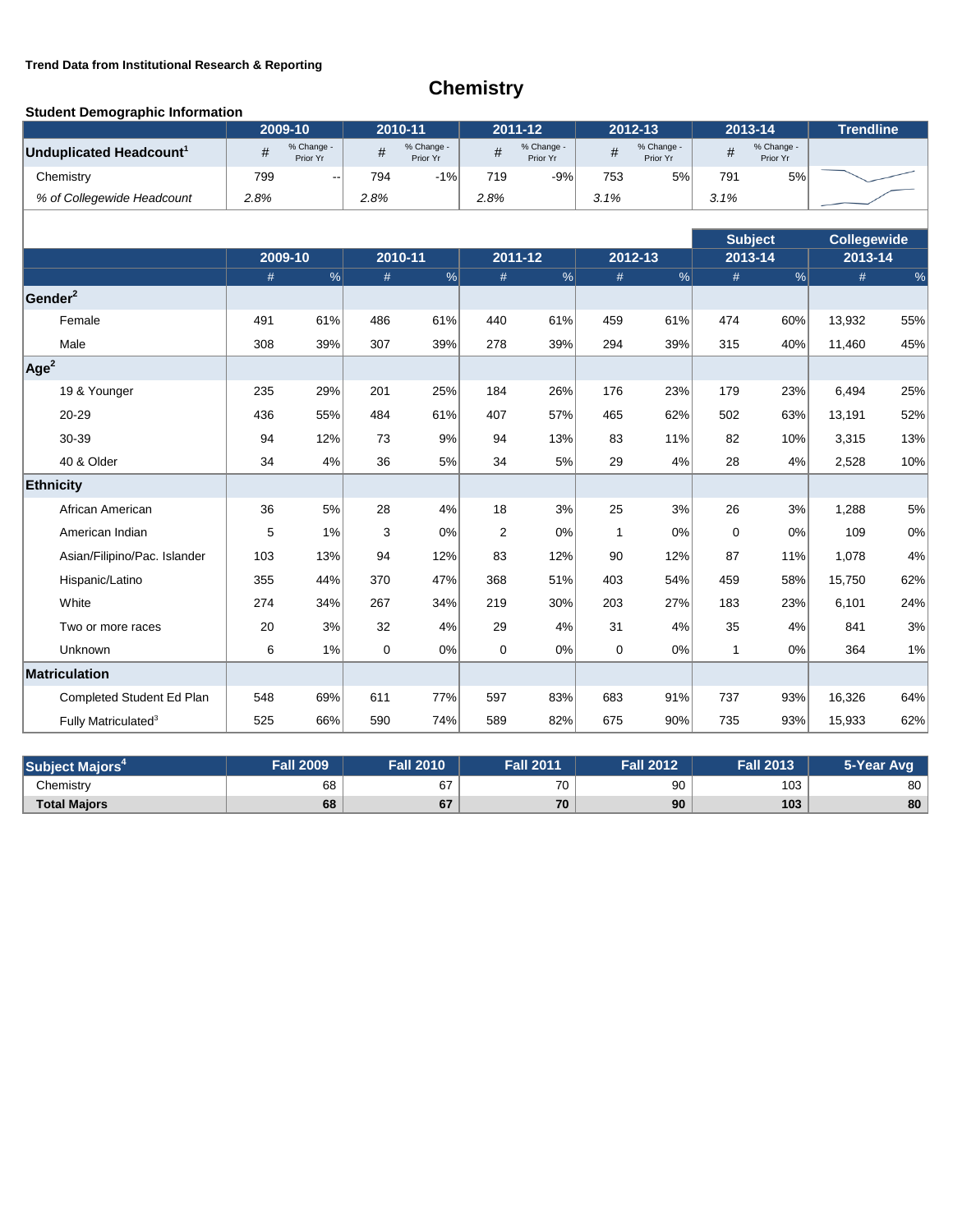### **Trend Data from Institutional Research & Reporting**

# **Chemistry**

### **Course Enrollments**

|                                     | 2009-10 | 2010-11 | 2011-12 | 2012-13 | 2013-14 | <b>Trendlines</b> |
|-------------------------------------|---------|---------|---------|---------|---------|-------------------|
| <b>Sections</b>                     |         |         |         |         |         |                   |
| Total                               | 34      | 33      | 32      | 33      | 37      |                   |
| <b>Traditional</b>                  | 34      | 33      | 32      | 33      | 37      |                   |
| Distance Ed                         |         |         |         |         |         |                   |
| Enrollment <sup>5</sup>             |         |         |         |         |         |                   |
| <b>First Day</b>                    |         |         |         |         |         |                   |
| <b>Total First Day</b>              | 868     | 895     | 824     | 887     | 910     |                   |
| <b>Traditional</b>                  | 868     | 895     | 824     | 887     | 910     |                   |
| Distance Ed                         |         |         |         |         |         |                   |
| <b>Census Day</b>                   |         |         |         |         |         |                   |
| <b>Total Census Day</b>             | 877     | 860     | 804     | 835     | 916     |                   |
| Traditional                         | 877     | 860     | 804     | 835     | 916     |                   |
| Distance Ed                         |         |         |         |         |         |                   |
| Students/Section <sup>6</sup>       |         |         |         |         |         |                   |
| Total                               | 26      | 26      | 25      | 25      | 25      |                   |
| Traditional                         | 26      | 26      | 25      | 25      | 25      |                   |
| Distance Ed                         |         |         | -       |         |         |                   |
| <b>Collegewide Students/Section</b> |         |         |         |         |         |                   |
| Total                               | 31      | 32      | 32      | 31      | 33      |                   |
| <b>Traditional</b>                  | 31      | 32      | 32      | 30      | 32      |                   |
| Distance Ed                         | 36      | 38      | 36      | 42      | 46      |                   |
| First Day Waitlist <sup>7</sup>     |         |         |         |         |         |                   |
| Total                               | 276     | 404     | 357     | 327     | 348     |                   |
| Traditional                         | 276     | 404     | 357     | 327     | 348     |                   |
| Distance Ed                         |         |         |         |         |         |                   |

### **FTES - FTEF - Productivity**

|                                              | 2009-10    |            | 2010-11 |     | 2011-12                  |     | 2012-13                  |     | 2013-14       | <b>Trendlines</b> |
|----------------------------------------------|------------|------------|---------|-----|--------------------------|-----|--------------------------|-----|---------------|-------------------|
| <b>FTES</b> <sup>8</sup>                     |            |            |         |     |                          |     |                          |     |               |                   |
| Total                                        | 240.3      |            | 236.1   |     | 225.4                    |     | 217.9                    |     | 249.7         |                   |
| Traditional<br>Distance Ed                   | 240.3      |            | 236.1   |     | 225.4                    |     | 217.9                    |     | 249.7         |                   |
| $FTEF^8$                                     |            |            |         |     |                          |     |                          |     |               |                   |
| Total                                        | 15.4       |            | 14.7    |     | 14.6                     |     | 13.9                     |     | 16.7          |                   |
| <b>Traditional</b><br>Distance Ed            | 15.4       |            | 14.7    |     | 14.6                     |     | 13.9                     |     | 16.7          |                   |
| <b>Total FTEF by Contract Type</b>           | #          | $\%$       | %<br>#  | #   | $\%$                     | #   | $\frac{0}{0}$            | #   | $\frac{0}{0}$ |                   |
| Full-Time                                    | 57%<br>8.8 | 9.9        | 68%     | 9.7 | 66%                      | 8.6 | 62%                      | 8.5 | 51%           |                   |
| Overload                                     | 1.4        | 9%<br>1.2  | 8%      | 1.2 | 8%                       | 1.3 | 9%                       | 2.9 | 18%           |                   |
| Adjunct                                      | 3.3<br>22% | 2.3        | 16%     | 2.5 | 17%                      | 2.5 | 18%                      | 3.6 | 22%           |                   |
| Summer                                       | 1.8        | 12%<br>1.2 | 8%      | 1.2 | 8%                       | 1.5 | 11%                      | 1.6 | 10%           |                   |
| <b>Productivity (FTES/FTEF)</b> <sup>9</sup> |            |            |         |     |                          |     |                          |     |               |                   |
| Total                                        | 15.6       |            | 16.1    |     | 15.4                     |     | 15.6                     |     | 15.0          |                   |
| Traditional                                  | 15.6       |            | 16.1    |     | 15.4                     |     | 15.6                     |     | 15.0          |                   |
| Distance Ed                                  |            |            |         |     | $\overline{\phantom{a}}$ |     | $\overline{\phantom{a}}$ |     |               |                   |
| <b>Collegewide Productivity</b>              |            |            |         |     |                          |     |                          |     |               |                   |
| Total                                        | 18.2       |            | 17.2    |     | 16.9                     |     | 17.9                     |     | 17.5          |                   |
| Traditional                                  | 18.0       |            | 17.2    |     | 16.6                     |     | 17.5                     |     | 17.1          |                   |
| Distance Ed                                  | 20.0       |            | 17.9    |     | 19.6                     |     | 24.1                     |     | 23.6          |                   |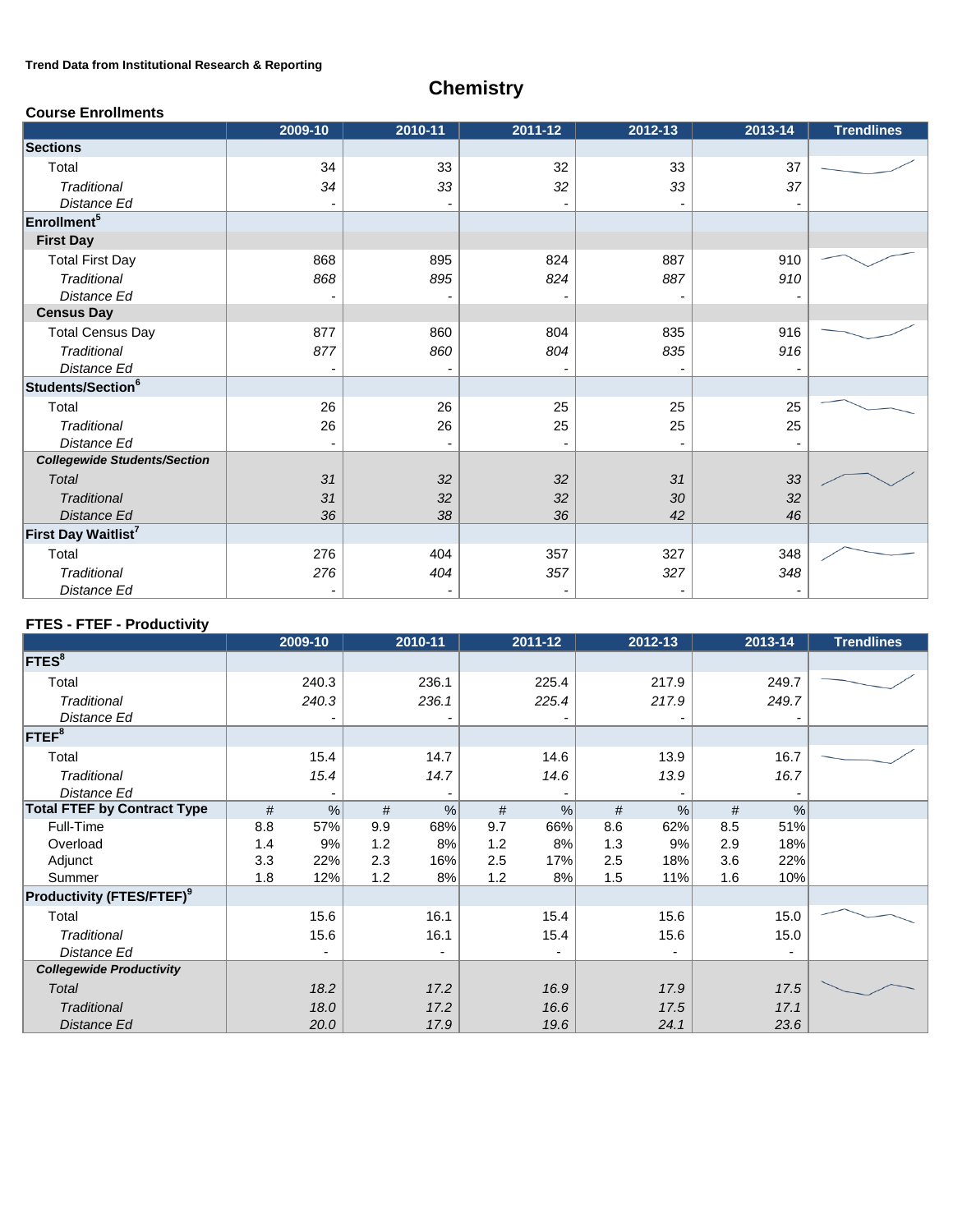## **Chemistry**

### **Success & Retention Rates<sup>10</sup>**

|                                                            | 2009-10   |                | 2010-11   |         | 2011-12           |     | 2012-13   |         | 2013-14           |     |                                       |
|------------------------------------------------------------|-----------|----------------|-----------|---------|-------------------|-----|-----------|---------|-------------------|-----|---------------------------------------|
| <b>D</b> = Collegewide Retention<br>◆= Collegewide Success |           |                |           |         |                   |     |           |         |                   |     | $\Box$ Retention<br>$\square$ Success |
|                                                            | Retention | <b>Success</b> | Retention | Success | Retention Success |     | Retention | Success | Retention Success |     |                                       |
| Total                                                      | 79%       | 61%            | 79%       | 63%     | 83%               | 66% | 80%       | 63%     | 84%               | 60% |                                       |
| Traditional                                                | 79%       | 61%            | 79%       | 63%     | 83%               | 66% | 80%       | 63%     | 84%               | 60% |                                       |
| Distance Ed                                                | ٠         |                | ٠         |         |                   | ٠   |           |         |                   |     |                                       |
| <b>Collegewide Success &amp; Retention</b>                 |           |                |           |         |                   |     |           |         |                   |     |                                       |
| Total                                                      | 84%       | 66%            | 83%       | 64%     | 83%               | 66% | 85%       | 68%     | 86%               | 69% |                                       |
| <b>Traditional</b>                                         | 85%       | 67%            | 84%       | 66%     | 84%               | 68% | 86%       | 69%     | 87%               | 70% |                                       |
| Distance Ed                                                | 76%       | 53%            | 74%       | 50%     | 73%               | 50% | 76%       | 54%     | 77%               | 52% |                                       |

### **Total Success & Retention Rates Disaggregated**

Total success and retention rates were disaggregated by demographics. Because of small numbers, the five years represented in this report were combined. In the results below, the bars represent the subject's rates, while the circles  $( \bullet )$  and diamonds  $( \bullet )$  represent the collegewide rates.

|                  | 5-years Combined                               |                  |                |           |                |                |
|------------------|------------------------------------------------|------------------|----------------|-----------|----------------|----------------|
|                  | (2009-10 through 2013-14)                      | <b>Retention</b> |                |           | <b>Success</b> |                |
|                  | <b>Overall 5-Year Rates</b>                    | College          | Subject        |           | College        | Subject        |
|                  | Overall (Combined)                             | 84%              | 81%            | $\bullet$ | 67%            | 63%            |
| Gender           |                                                | College          | Subject        |           | College        | Subject        |
|                  | Female<br>Male                                 | 83%<br>85%       | 80%<br>82%     |           | 66%<br>67%     | 62%<br>64%     |
| Age              |                                                | College          | Subject        |           | College        | Subject        |
|                  |                                                |                  |                |           |                |                |
|                  | 19 & Younger                                   | 86%              | 87%            |           | 64%            | 67%            |
|                  | 20-29                                          | 83%              | 81%            |           | 66%            | 62%            |
|                  | 30-39                                          | 84%              | 74%            |           | 72%            | 62%            |
|                  | 40 & Older                                     | 84%              | 61%            |           | 73%            | 47%            |
| <b>Ethnicity</b> |                                                | College          | Subject        |           | College        | Subject        |
|                  | African American<br>American Indian            | 74%<br>81%       | 79%<br>$\star$ |           | 48%<br>62%     | 55%<br>$\star$ |
|                  | Asian/ Filipino/ Pac Isl.                      | 88%              | 88%            |           | 75%            | 77%            |
|                  | Hispanic/Latino                                | 84%              | 79%            |           | 65%            | 56%            |
|                  | White                                          | 86%              | 82%            |           | 73%            | 68%            |
|                  | Matriculation                                  | College          | Subject        |           | College        | Subject        |
|                  | Completed Ed Plan<br><b>Fully Matriculated</b> | 86%<br>85%       | 79%<br>79%     |           | 72%<br>69%     | 61%<br>61%     |

*Note: Percentages shown in grey italics are from groups of less than 30 where overall results are more influenced by individual results. An asterisk indicates data were suppressed due to small numbers (less than 10 students were 'Retained' or 'Successful').*